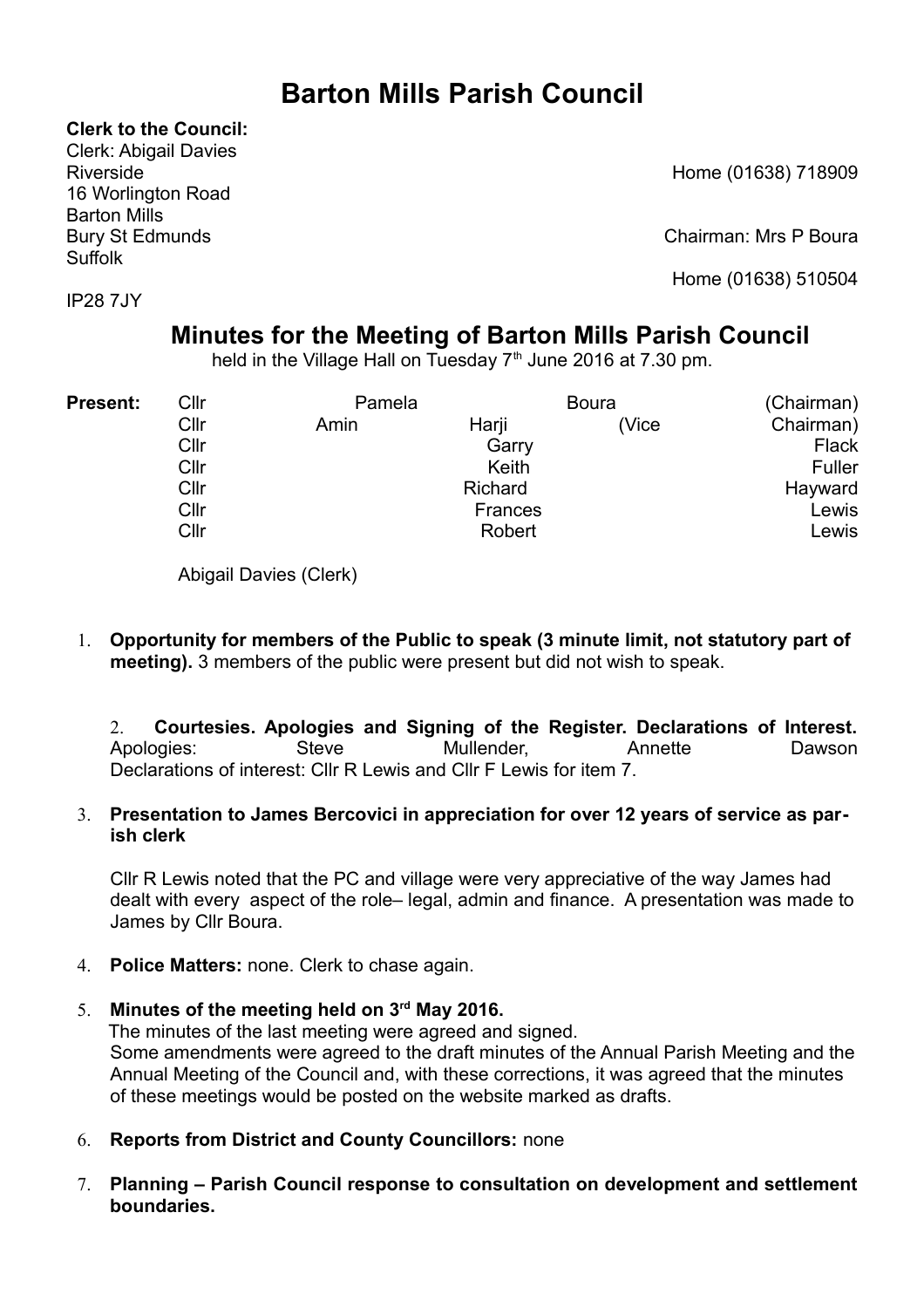This item was deferred to the end of the meeting and then Cllrs R Lewis and F Lewis left before the item was discussed. The draft response prepared by Cllr Boura was finalised. Cllr Fuller proposed agreeing this document as our response to the consultation; all in favour. Copy appended to these minutes.

#### 8. **Planning**

Note - *ITALICS: Parish Council comments passed to Forest Heath DC.* **Bold: Forest Heath DC decision**

#### **General and for consideration:**

a.i.1.a. Application no: DC/16/0853/HH Householder Planning Application - (i) single storey side extension to replace existing conservatory and (ii) 2no dormer windows on front elevation LOCATION Old Rectory Cottage 33 The Street Barton Mills Suffolk *A request for an extension of time was refused and after email consultation "support" was recorded.*

a.i.1.b. DC/16/0792/ADV PROPOSAL Application for Advertisement Consent - Non-Illuminated free-standing notice board LOCATION Bridge Farm Close Barton Mills Suffolk' "*Support" had already been recorded by the clerk..*

a.i.1.c. DC/16/0683/FUL PROPOSAL Planning Application - Retention of hand car wash operation LOCATION Car Wash Fiveways Services Fiveways Barton Mills

*"Support" proposed by Cllr Harji; agreed unanimously.*

a.i.1.d. DC/16/1063/HH PROPOSAL Householder Planning Application - two storey side extension LOCATION 42 Church Meadow Barton Mills Suffolk IP28 6AT

*"Support" proposed by Cllr R Lewis; agreed unanimously.*

a.i.1.e. DC/16/0715/FUL Planning Application - Retention of - Change of Use of Orthodontic practice (Use Class D1) to self-contained Flat (Use Class C3) LOCATION Flat The Manor Newmarket Road Barton Mills *"Support" proposed by Cllr Flack; agreed unanimously.*

a.i.1.f. DC/16/1083/HH PROPOSAL Householder Planning Application - Detached three bay garage and store LOCATION The Old Railway Station Road Barton Mills Suffolk

*Cllr Hayward stated the design was in keeping with the other buildings on the site "Support" proposed by Cllr R Lewis; agreed unanimously.*

#### **SCC/01401/16 To extract chalk to widen an internal track for onsite access.**

*"Support" proposed by Cllr R Lewis; agreed unanimously.*

#### **Awaiting Forest Heath decisions and pending appeals:**

a.i.1.g. DC/13/0927/OUT Reserved Matters Application - Submission of details under outline planning permission - the means of access, appearance, landscaping, layout and scale for a residential development of 78 dwellings with associated garages, landscaping and ancillary works. Land South of Worlington Road Mildenhall Suffolk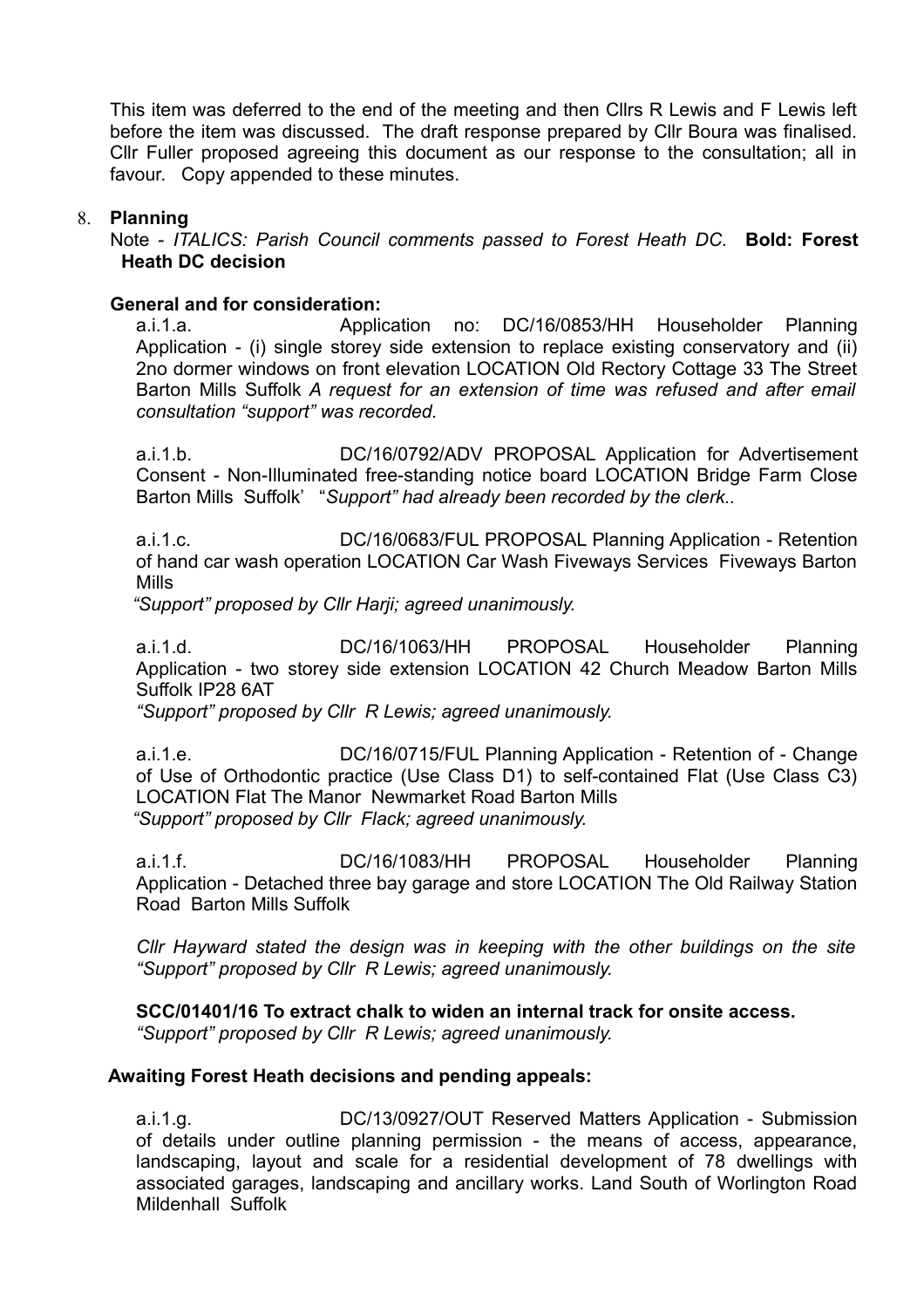Parish Council noted Condition 25 – on the outline planning permission already granted.

Cllr Dawson stated the development had had only one objection in total. Overall it is agreed the proposed development is quite spacious.

*Cllr Boura proposed "no objection" and this was agreed with 5 in favour and 2 abstentions.*

*The Parish Council to ask for consultation regarding the proposed traffic calming, the design of the gate feature which should include a Barton Mills sign, and that the crossing should be a "Pelican" type crossing. The clerk to also enquire about the possibility of S106 funding for improvements to the footpath to Mildenhall. Action clerk to ask for consultation*.

a.i.1.h. DC/16/0636/HH 27 The Street Barton Mills Suffolk IP28 6AA. Householder Planning Application - (i) first floor extension to create two storey dwelling (ii) single storey rear extension with attached garage to side. There have been no objections. *Cllr Dawson proposed no objection; all in favour..*

#### 9. **Matters arising and pending**

- a. Affordable Housing: Clerk to contact Isobel Wright from Hastoe as no feedback has been received following her visit to the parish council meeting in April.
- b. Provision of a village notice board in the vicinity of Worlington Road see planning above.
- c. Footpath to Mildenhall: following the site meeting on 18 May with Claire Dickenson, we are awaiting quotes for completing the re-surfacing of the path with path hogging or alternatively a board walk. She is hoping that some funding can be obtained from a County Council "safe routes to school" budget
- d. Picnic Area: now complete at a cost of about £875 + VAT and to be opened by Joy Willis and Brian Crowder on 12 June.
- e. Cream Tea on 17 May Very successful and enjoyable. About 60 people came. The clerk to write a letter of thanks to the Coffee Caravan Project.

Cllr F Lewis reported on arrangements for the Queen's Birthday Party on 12 June. A final meeting of the working group will take place on 8 June.

- f. Purchase of a 2nd hand PA system for community use at a cost of £200. The 100 Club has made a grant of £200. Cllr Hayward has tested the system. A bag is needed for storing the cables and Cllr Boura said that she might have something suitable. He has also purchased speaker stands at an additional cost of £39.99. The Clerk to write a letter of thanks to the 100 Club.
- g. VAS (30mph flashing sign) Update: Possibility of a shared sign between Barton Mills and Worlington. SID – costs 2.5 to 3 K plus £150 per pole x 3. Parish need to ensure the locations meet the criteria. Clr Fuller asked if we have to ensure if the police are in support. Cllr R Lewis will assist Cllr Hayward with a survey.
- h. Good Neighbour Scheme- There are two different and complimentary types of scheme. A Befriending Service is run in this area by The Voluntary Network. To raise awareness, Cllr Hayward will request copy to feature this scheme on the back page of the Barton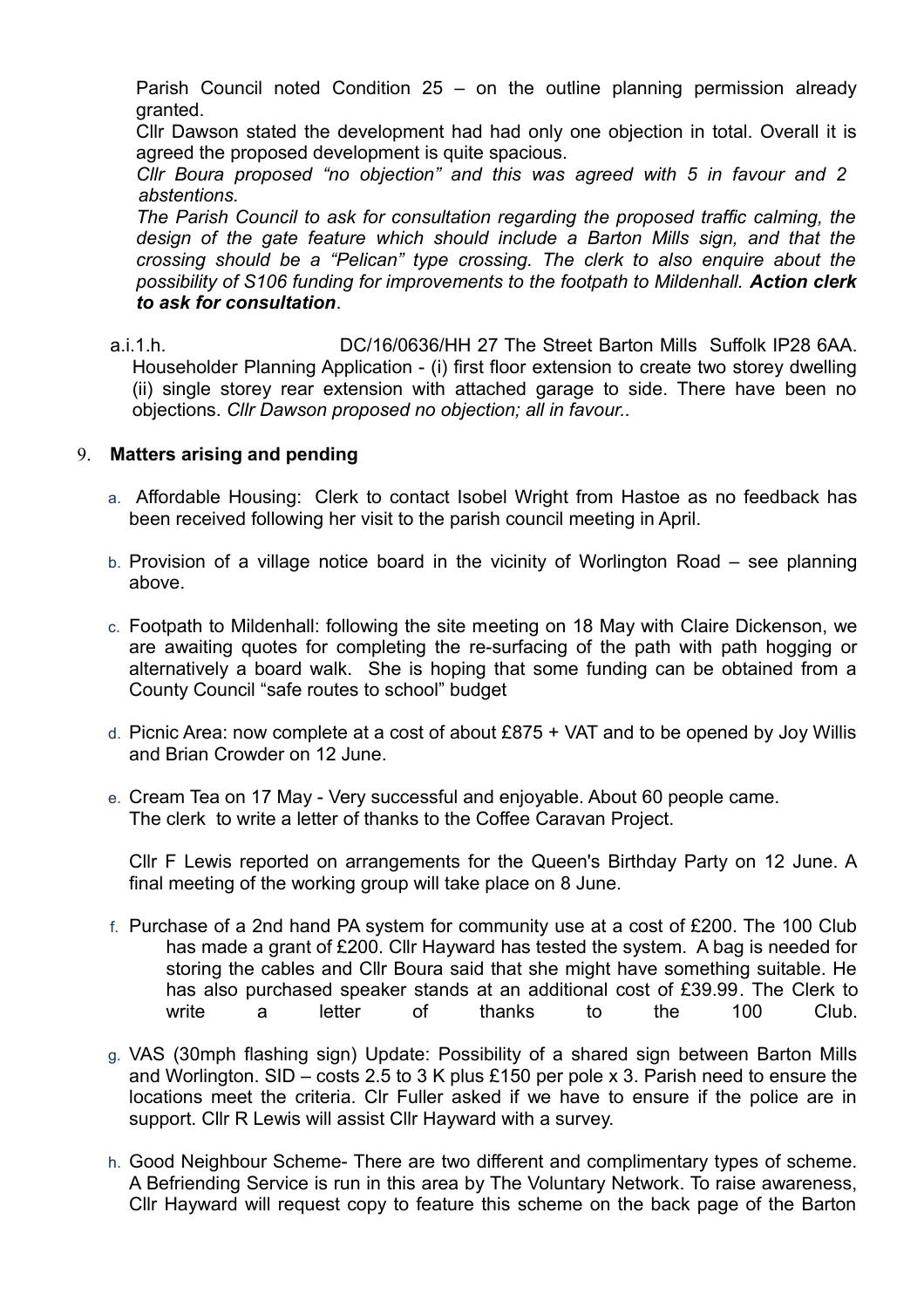Miller in July. A "Good Neighbour Scheme" co-ordinates a list of volunteers who are willing to help out with jobs such as shopping or changing light bulbs. A support network for this is run by Community Action Suffolk. Cllr Boura will follow this up.

- i. Defibrillator: Terry Waters will meet all costs in memory of the late Tony Morley. The clerk has been trying to contact him to progress the project.
- j. Football coaching: The attendance during May half term was disappointing but the weather was poor. Cllr Fuller agreed to enquire about two further sessions in October. Arranging the transfer of funds from the BM football club (£405.00 grant from FHDC) to the Parish Council is being pursued by Cllr R Lewis.
- k. Fiveways Farm: There was a partial clearance on 19 May but the animals remain.
- l. Missing Deeds to Playing Fields: Clerk to follow up with Solictors Bendalls and Grosse & Co.
- m. The grass on the playing field has not been cut for 3  $\frac{1}{2}$  weeks and is now very long. Cllr R Lewis will ask SP Landscapes to do an urgent cut before the weekend. Quotes will be obtained from potential new contractors, to be discussed at the next meeting.
- 10. **Street lighting:** Cllr Boura has not yet received the quote. Worlington Road **–** Cllr Boura to contact SCC regarding a timeline for the replacement light.

| <b>ITEM</b> |               |                                       |                             |             | <b>BANK</b>              |       | <b>WAGES &amp;</b> |              |         |                   |       |                 |            |        |              |
|-------------|---------------|---------------------------------------|-----------------------------|-------------|--------------------------|-------|--------------------|--------------|---------|-------------------|-------|-----------------|------------|--------|--------------|
|             | No. DATE      | <b>PAYEE</b>                          | <b>DESCRIPTION</b>          | Chq         | ST. NO. MIN. PG. DON 137 |       | <b>TRAINING</b>    | <b>ADMIN</b> |         | MAINTENANCE OTHER |       | <b>PROJECTS</b> | <b>VAT</b> |        | <b>TOTAL</b> |
|             |               |                                       |                             |             |                          |       |                    |              |         |                   |       |                 |            |        |              |
|             |               |                                       |                             |             |                          |       |                    |              |         |                   |       |                 |            |        |              |
|             | 107-Jun-16    | <b>RIDGEONS</b><br><b>NATIONAL</b>    | RIDGEONS - PICNIC AREA 1431 |             |                          |       |                    |              |         |                   |       | £68.02          |            | £13.60 | £81.62       |
|             | 207-Jun-16    | <b>ALLOTMENT</b>                      |                             | 1421        |                          |       |                    |              |         | £55.00            |       |                 |            | £11.00 | £66.00       |
|             | 307-Jun-16    | <b>SALC</b>                           | SUBSCRIPTION 16/17          | 1423        |                          |       |                    |              | £338.55 |                   |       |                 |            | £0.00  | £338.55      |
|             | 407-Jun-16    | <b>VILLAGE HALL</b>                   | FEB/MAR                     | 1424        |                          |       |                    |              | £45.00  |                   |       |                 |            |        | £45.00       |
|             |               | <b>TOP GARDEN</b>                     |                             |             |                          |       |                    |              |         |                   |       |                 |            |        |              |
|             | 507-Jun-16    | <b>SERVICES</b>                       | April                       | 1432        |                          |       |                    |              |         | £150.00           |       |                 |            |        | £150.00      |
|             | 607-Jun-16    | <b>CLLR HAYWARD</b>                   | PA COSTS                    |             |                          |       |                    |              |         | £59.99            |       |                 |            |        | £59.99       |
|             | 707-Jun-16    | A DAVIES EXPENSES<br>A DAVIES WAGES - |                             | May-16 1428 |                          |       |                    |              | £58.15  |                   |       |                 |            | £3.50  | £61.65       |
|             | 807-Jun-16    | <b>NET</b>                            |                             | May-16 1427 |                          |       |                    |              | £249.60 |                   |       |                 |            |        | £249.60      |
|             | 907-Jun-16    | P BOURA EXPENSES                      |                             | 1430        |                          |       |                    |              | £24.36  |                   |       |                 |            |        | £24.36       |
|             |               |                                       |                             |             |                          |       |                    |              |         |                   |       |                 |            |        | £0.00        |
|             | <b>TOTALS</b> |                                       |                             |             |                          | £0.00 | £0.00              |              | £715.66 | £264.99           | £0.00 | £68.02          |            | £28.10 | £1,076.77    |
|             |               |                                       |                             |             |                          |       |                    |              |         |                   |       |                 |            |        |              |
|             |               | <b>BANK BALANCE 29 APRIL</b>          |                             |             |                          |       | £32,240.65         |              |         |                   |       |                 |            |        |              |
|             |               | LESS 3RD MAY CHEQUES                  |                             |             |                          |       | £5,093.57          |              |         |                   |       |                 |            |        |              |
|             |               | PLUS 100 CLUB DONATION                |                             |             |                          |       | £200.00            |              |         |                   |       |                 |            |        |              |
|             |               |                                       |                             |             |                          |       |                    |              |         |                   |       |                 |            |        |              |
|             |               | LESS 7TH JUNE CHEQUES                 |                             |             |                          |       | £1,076.77          |              |         |                   |       |                 |            |        |              |
|             |               | FORECAST BANK BALANCE 7TH JUNE 2016   |                             |             |                          |       | £26,270.31         |              |         |                   |       |                 |            |        |              |

#### 11. **Finance**

Cllr R Lewis proposed all payments and they were agreed with 2 abstentions (Cllr Boura and Cllr Hayward).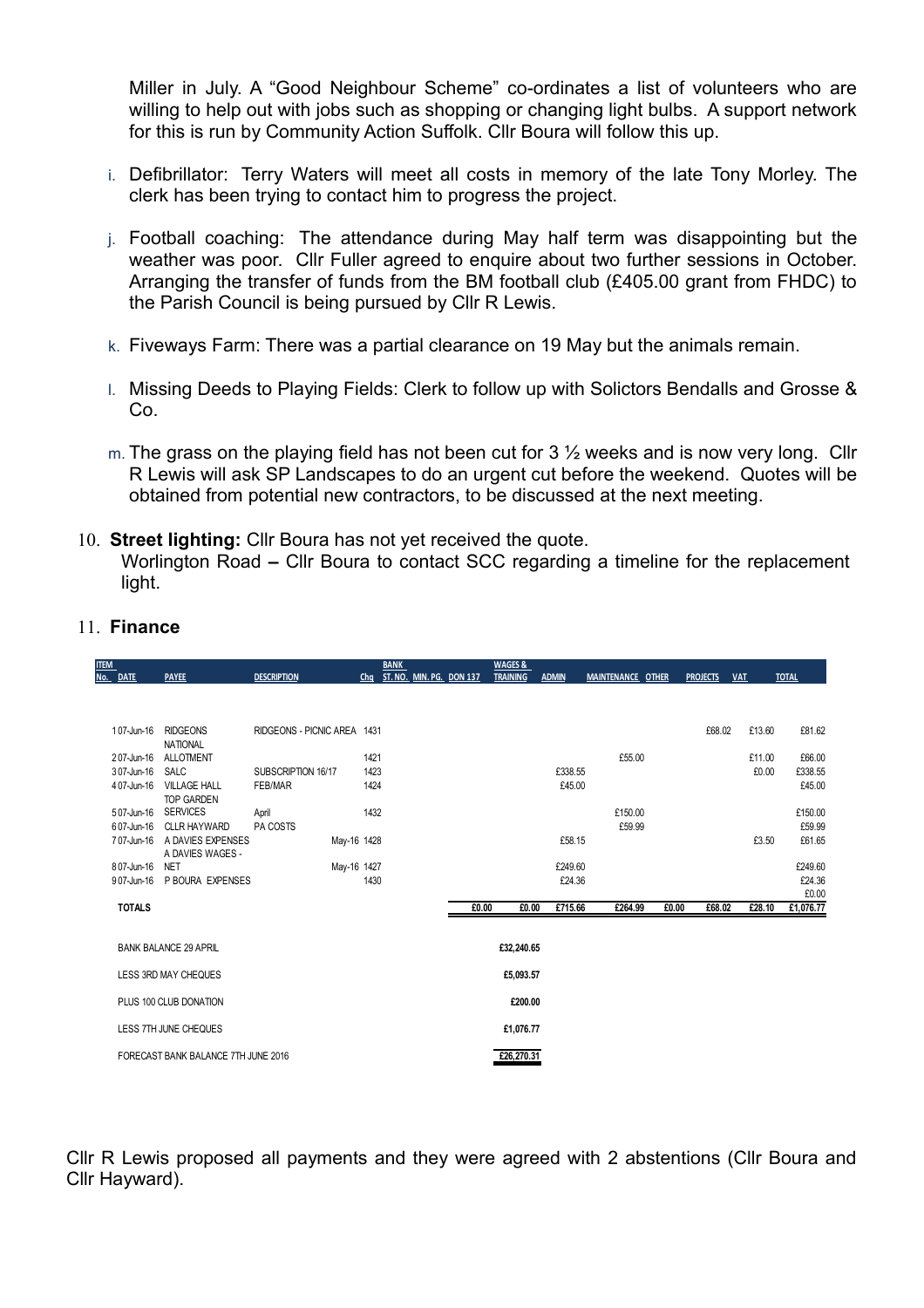- a. Deposit account The clerk is looking into a suitable investment (perhaps on 3 months notice) for the reserve of £10,000.
- b. Change of signatories all the necessary forms have been completed and the clerk will take them to the bank.

#### 12. **Any Other Business**

a. Cllr Flack raised an issue about the pruning of a cherry tree in Manor View. Cllr Boura said that SCC did now seem to be progressing the dead tree there and in Church Meadow and that she would draw this additional tree to their attention.

b. Cllr Boura suggested installing plastic matting on the corner of the playing field where cars turn in Grange Lane. After discussion, it was agreed that Cllr Boura would investigate options.

c.Cllr R Lewis asked the clerk to write to Mr Waring asking him to uphold his promise not to hold car boot sales in the morning on the same day as sales on the playing field. He also suggested collating evidence of queuing on the A11 during car boots sales and to make the authorities aware of the potential danger.

**d.**The Manor View/Church Lane footpath is becoming overgrown. The clerk was asked to inform the appropriate authority.

e. It was agreed that the clerk should write to Glynn East requesting that Matthew Plested should be considered for laying the veteran's wreath on Remembrance Sunday, as his Grandfather used to do.

#### 13. **Date of next meeting**

5<sup>th</sup> July at 7.30 pm in the Village Hall.